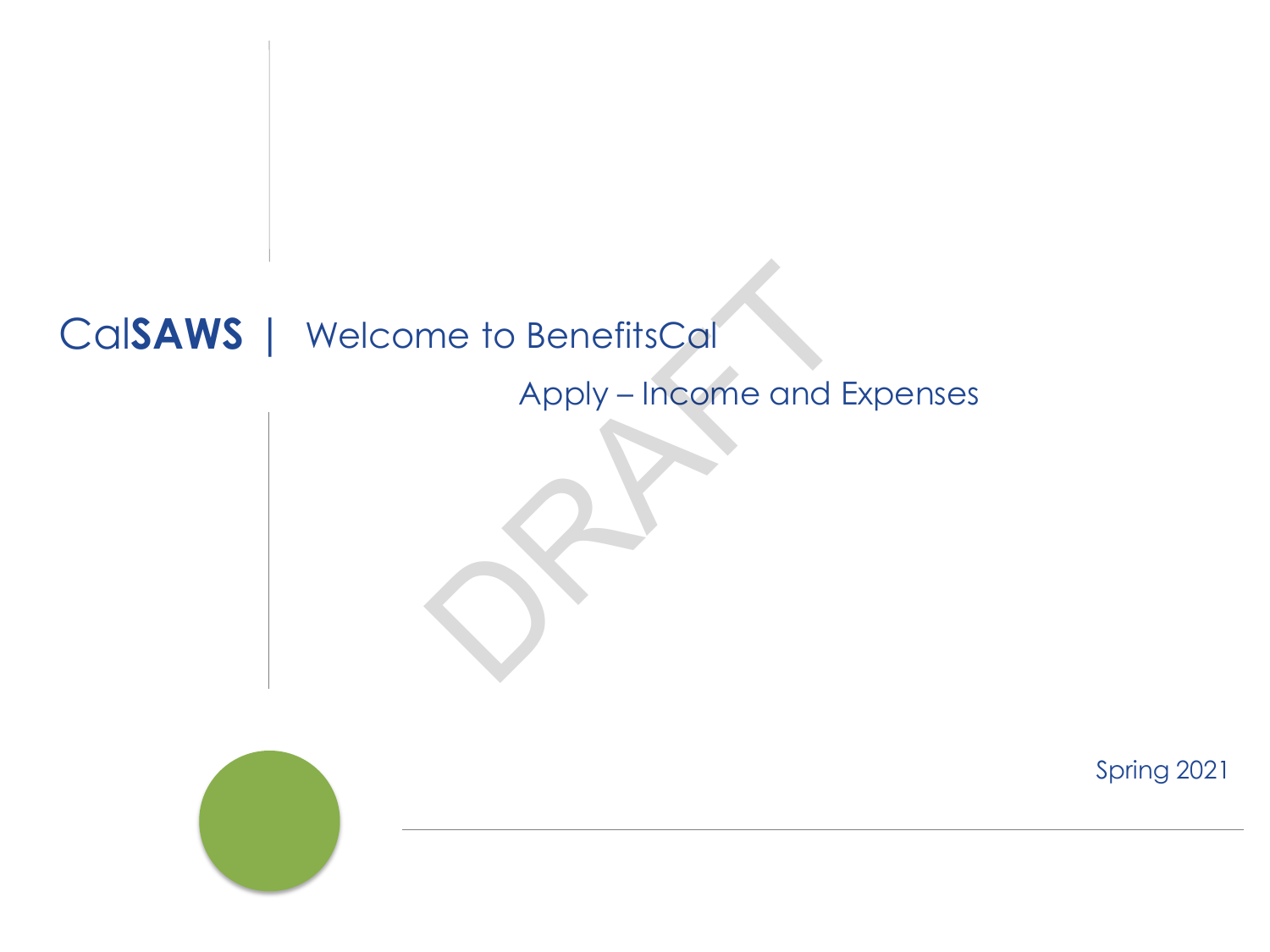# Apply – Income and Expenses What we heard during our research

## **Insight**

Customers have difficulties entering their income and expenses because they are **not clear about the all the different types of income and expenses** that should be included on the application. difficulties entering their inco<br> **t clear about the all the different should be included on that should be included on that should be included on the<br>
ey don't sheltering expenses<br>
times are the series of the time<br>
organi** 

"It's the [wording]… and **they don't know what necessarily counts as income**, so they won't bring the paperwork or provide the correct information." – Assister

"Most [customers] have some sort of sheltering expense, but the way the question is worded they put 'no' a lot of the time. **99% of the time they aren't entering their information about shelter expenses, but they do have them**." – Caseworker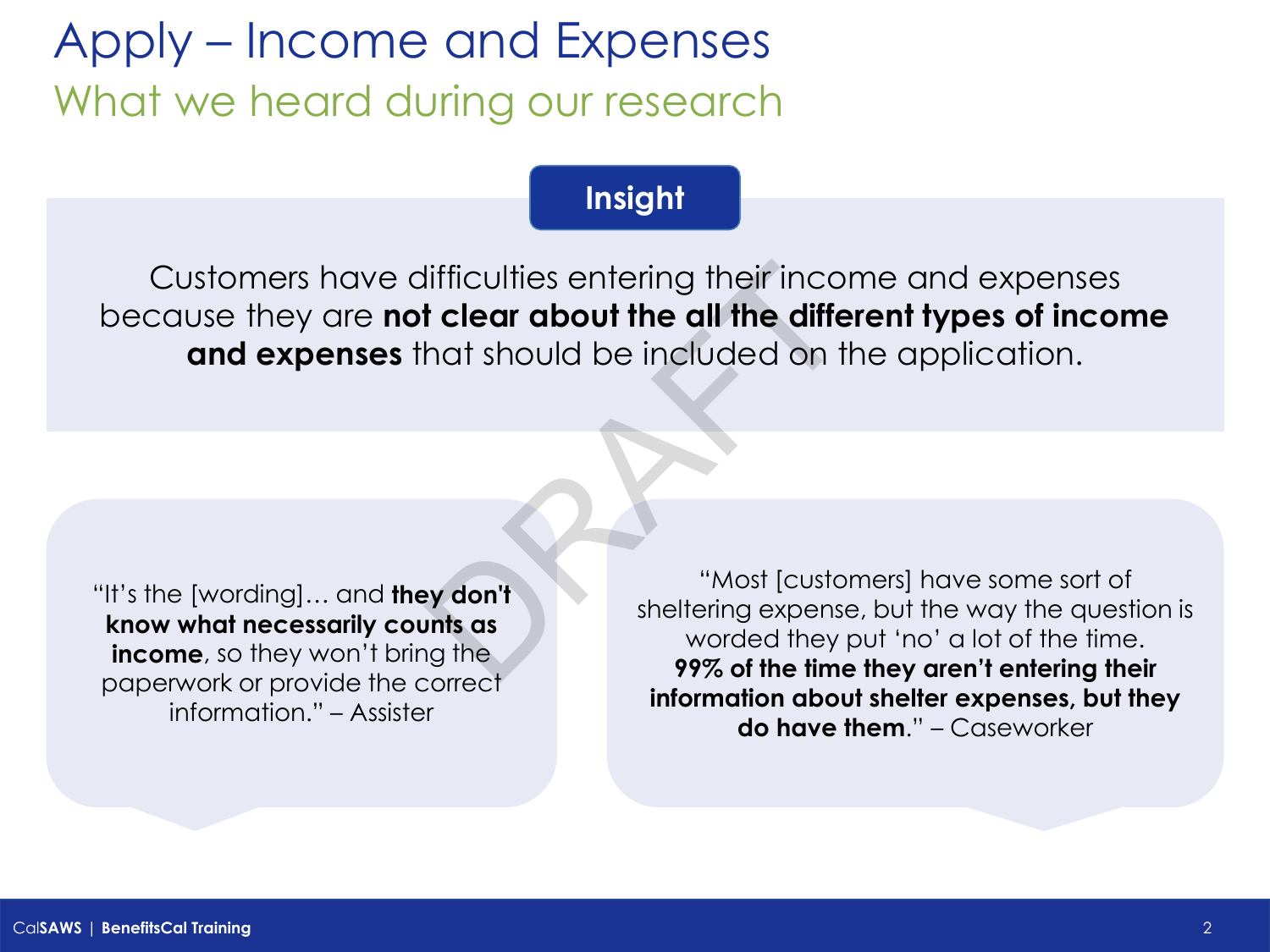# Apply – Income and Expenses Feature Highlights and Usability Testing Insights

# **New Design Highlights**

- Self-Employment Questions improved.
- No Income or Expenses given a nudge based on their situation.
- Improved flow first select income/expense type, then select individual receiving.
- Monthly Income and Expenses automatically calculated on summary screens for easier review.
- Income and Expenses added help text.

"I like how it has **all the extra options** [for income]. I think the **title and description explains everything well**. I think that will help out a lot of people." – Customer

"[The summary screen is] very clear, it's **going to make sure you know what you are doing**. Can't be mistaken." – Customer DRAFT

### **Impact: Goals and Outcomes**

- Summary Screens help customers to review and confirm accuracy.
- Encourage customers to enter more information with nudges.
- Improve Information Accuracy with help text.

"I think it is **very self-explanatory and with the small descriptions** I think it

helps with the deduction sections. I think it will be very easy for the customer to get through the verbiage is good." – County Worker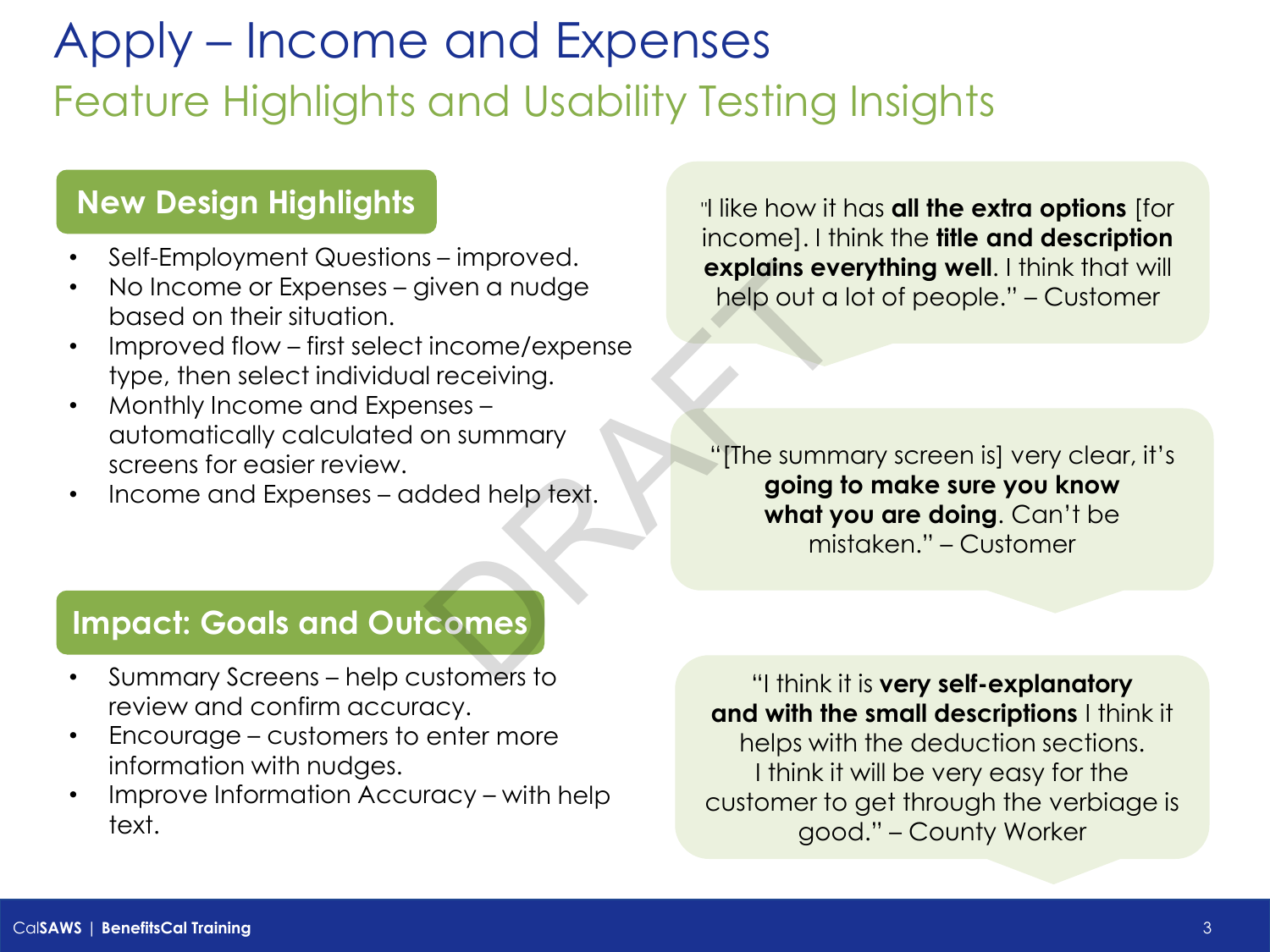